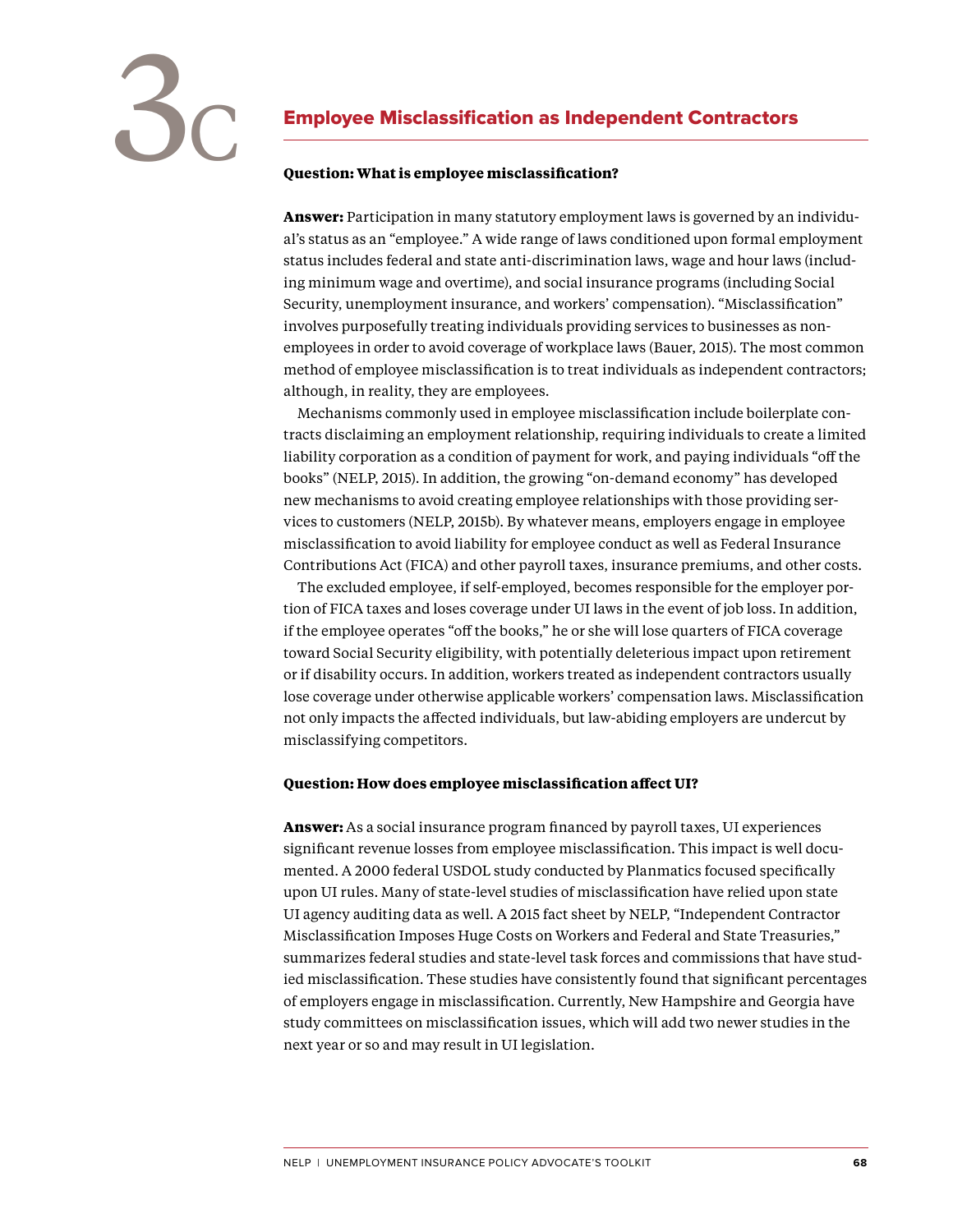### **Question: What legal rules apply to employee misclassification in UI?**

**Answer:** Our federal-state UI programs have two layers of rules for determining who is subject to UI payroll taxes. As explained earlier, the Federal Unemployment Tax Act (FUTA) imposes a federal excise tax on wages of employees. FUTA revenues are used to pay both federal and state UI agency administrative costs and finance benefit extensions.

 FUTA determines coverage of workers through its definition of "employee." FUTA explicitly adopts the common-law definition of "employee" under FICA, which governs contributions to Social Security. These two related federal provisions read:

For purposes of this chapter [FUTA], the term "employee" has the meaning assigned to such term by section 3121(d), except that subparagraphs (B) and (C) of paragraph (3) shall not apply. (26 U.S.C. § 3306(i).)

For purposes of this chapter [FICA], the term "employee" means—(2) any individual who, under the usual common law rules applicable in determining the employer-employee relationship, has the status of an employee. (26 U.S.C. §3121(d)(2).)

 The "common law" test for employment is also known as the 20-factor test, or the IRS test. It involves applying a list of factors to the facts of each potential employment relationship. These factors revolve around the question of who controls what work will be done and how that work is done (IRS, 2015.)

 In addition to satisfying FUTA's definition of employee, FUTA has a threshold definition of "employer" that includes employing units who have paid wages of \$1,500 in a calendar quarter OR employing units with at least one employee on each of 20 days during the past calendar year. A separate definition applies to employers of agricultural or domestic labor. For agricultural employment, an employing unit that pays \$20,000 or more for agricultural labor in any calendar quarter in the current or preceding calendar year, or who employed 10 or more workers on at least one day in each of 20 different weeks in the current or immediately preceding calendar year meets the agricultural employer test under FUTA. Domestic employers are defined as an employing unit paying \$1,000 in wages for domestic service during any calendar quarter in the current or preceding calendar year. While a majority of states use all three of the FUTA standards, they are not required to do so and several states have more inclusive standards for employers (23 states, USDOL, 2015: Table 1-1), agricultural labor (10 states, id., Table 1-2), and domestic services (six states, id., Table 1-3).

 In summary, the common law test is generally considered the strictest legal test for employment relationships; that is, the common law test enables employers to more easily escape a finding of an employment relationship and treat potential employees under some different classification than employee. In recent years, employer groups have asked states to move toward the common law test under their UI laws, and Michigan has recently done so. Nonetheless, only a minority of states use the common law test of employment for state UI coverage.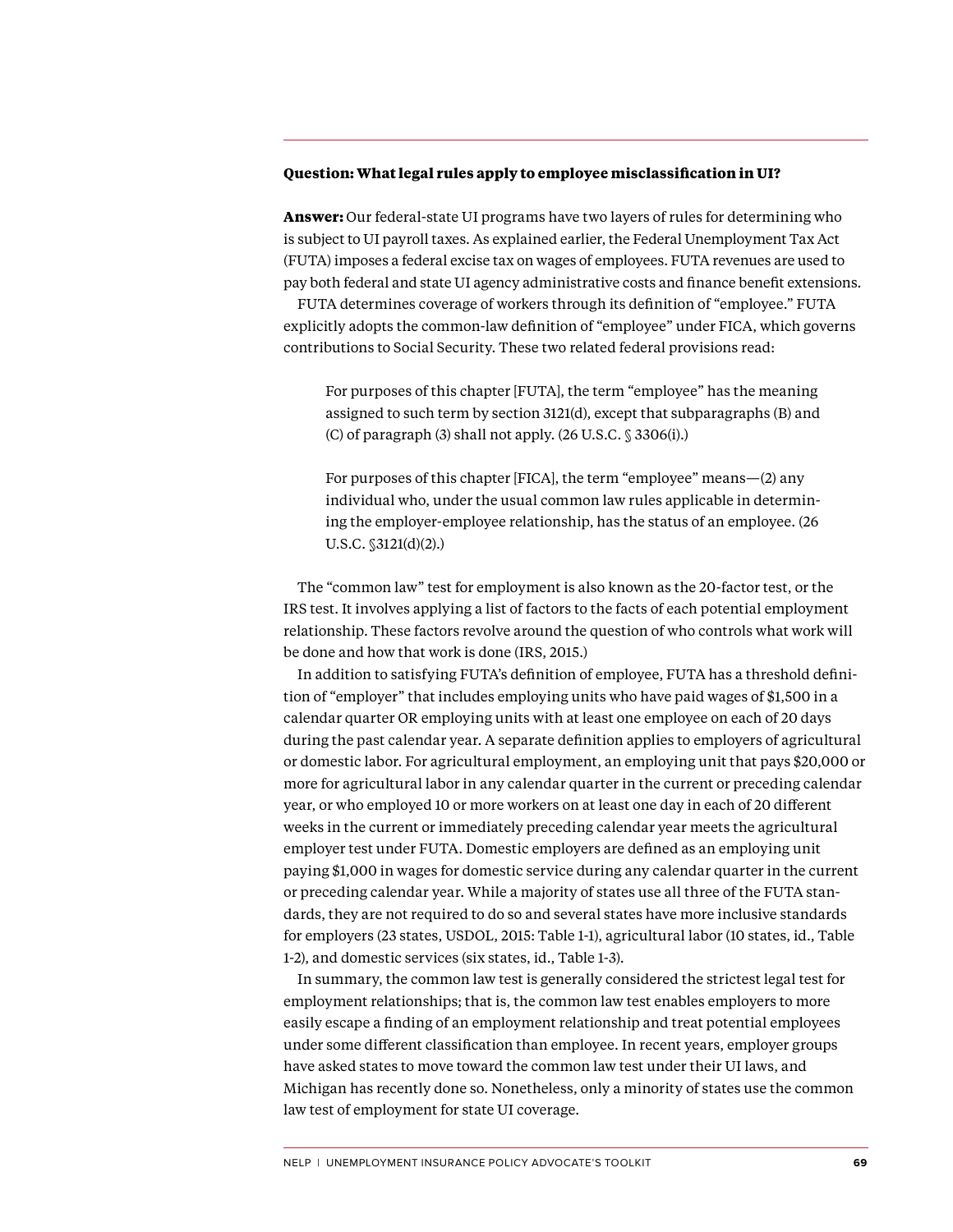### **Question: How do states determine employee status under their UI laws?**

**Answer:** States are free to adopt their own statutory standards defining covered employment. While Congress has adopted a common law test for the employment relationship under FUTA, the states use a number of other statutory tests to determine employer-employee relationships under their UI laws (USDOL, 2015: Table 1-4). About one dozen states use the common law test for UI coverage.

 Most states currently use the so-called "ABC test" to define employment or a variant of the test with two of its three subtests (Labor Department, 2015: Table 1-4). The test is called the ABC test because its three paragraphs, each containing one element of the test for exclusion from employment, are typically numbered A,B, and C. The ABC test was developed in Wisconsin's UI law (which pre-dated the adoption of the federal law in 1935) and was proposed to the states by the Social Security Board in its model state UI legislation. As a result, its use became prevalent in the first decade of the UI program (Asia, 1945).

 Here is the typical definition of employment under the ABC test as found in current Massachusetts UI law:

Service performed by an individual, except in such cases as the context of this chapter otherwise requires, shall be deemed to be employment subject to this chapter irrespective of whether the common-law relationship of master and servant exists, unless and until it is shown to the satisfaction of the commissioner that—

(a) such individual has been and will continue to be free from control or direction over the performance of such service, both under his contract of service and in fact; and

(b) such service is either outside the usual course of the business for which such service is performed or that such service is performed outside of all the places of business of the enterprise for which such service is performed; and (c) such individual is customarily engaged in an independently established trade, occupation, profession, or business of the same nature as that involved in the service performed.

Mass. General Laws, Chp. 151A §2.

 As can be seen from its text, the approach taken under the ABC test is a presumption of employment for any personal services contract that is only rebutted when all three of its subtests are found inapplicable. As a result, the test is more difficult to manipulate than the common law test and is generally considered more likely to result in a finding of employment by agencies and courts assessing a potential employment relationship. Because the ABC test accurately distinguishes between independent contractors and employees, NELP recommends that states retain this test or consider its adoption.